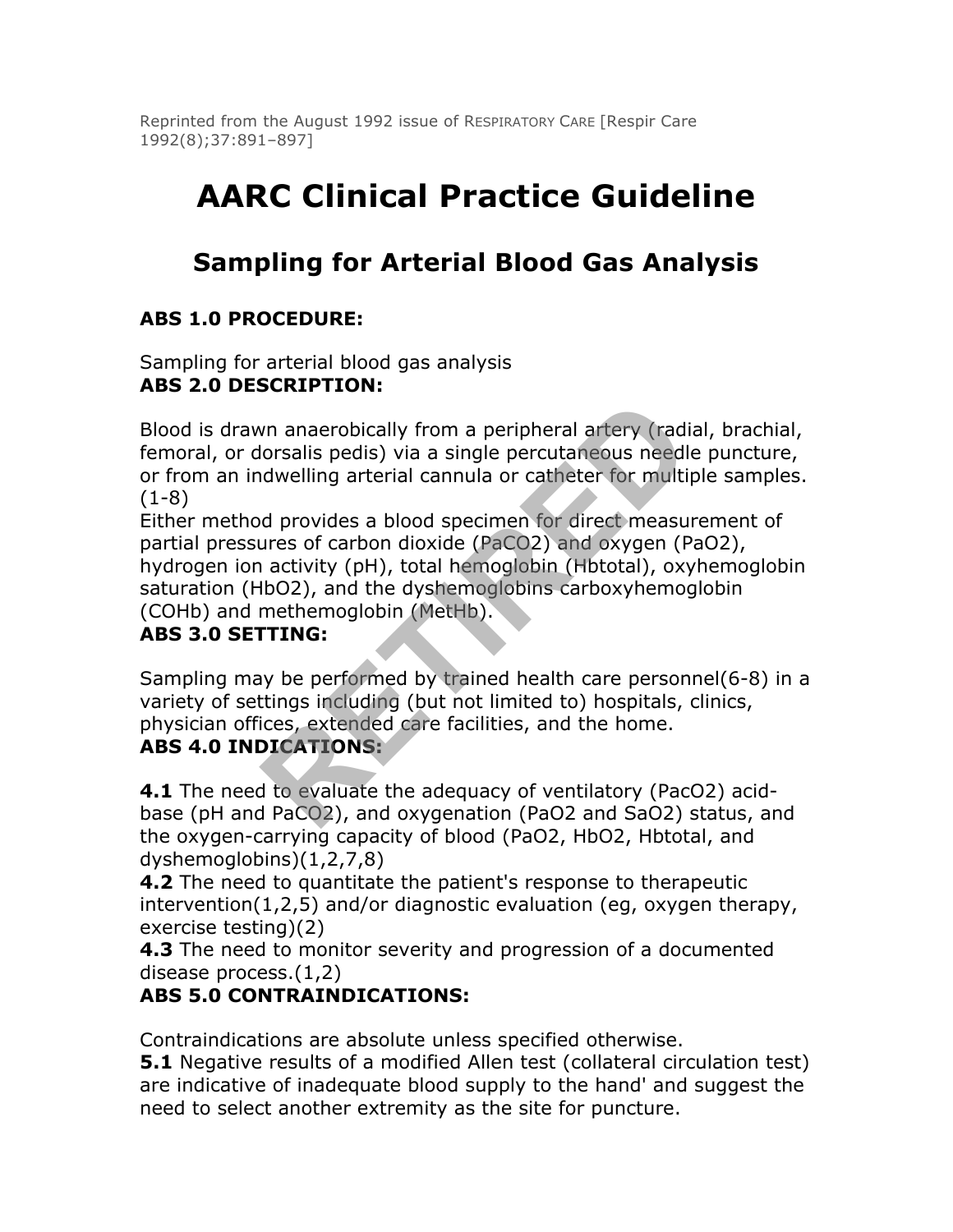**5.2** Arterial puncture should not be pertormed through a lesion or through or distal to a surgical shunt (eg, as in a dialysis patient). If there is evidence of infection or peripheral vascular disease involving the selected limb, an alternate site should be selected.

**5.3** Agreement is lacking regarding the puncture sites associated with a lesser likelihood of complications; however, because of the need for monitoring the femoral puncture site for an extended period, femoral punctures should not be performed outside the hospital.

**5.4** A coagulopathy or medium-to-high-dose anticoagulation therapy (eg, heparin or coumadin, streptokinase, and tissue plasminogen activator but not necessarily aspirin) may be a relative contraindication for arterial puncture.

# **ABS 6.0 HAZARDS/COMPLICATIONS:**

**6.1** Hematoma(1,2,7,8)

**6.2** Arteriospasm(1,7,8)

**6.3** Air or clotted-blood emboli(1-3,7,8)

**6.4** Anaphylaxis from local anesthestic(7,8)

**6.5** Introduction of contagion at sampling site and consequent infection in patient; introduction of contagion to sampler by inadvertent needle 'stick.' (1-3,7,8) EXANDED CONFINITIONS.<br>
ma(1,2,7,8)<br>
basm(1,7,8)<br>
htted-blood emboli(1-3,7,8)<br>
axis from local anesthestic(7,8)<br>
axis from local anesthestic(7,8)<br>
tion of contagion at sampling site and consequent<br>
atient; introduction of c

**6.6** Hemorrhage(2,3)

**6.7** Trauma to the vessell(1,3)

**6.8** Arterial occlusion(2)

**6.9** Vasovagal response

**6.10** Pain

# **ABS 7.0 LIMITATIONS OF METHOD/VALIDATION OF RESULTS:**

**7.1** Limitations:

**7.1.1** Artery may be inaccessible due to periarterial tissues (overlying muscle, connective tissue, or fat).(1)

**7.1.2** Pulse may not be palpable. (7,8)

**7.1.3** Arteriospasm may preclude collection despite successful introduction of needle into the artery.(7-8)

**7.1.4** Arterial blood specimens withdrawn from the body only reflect the physiologic condition at the moment of sampling (eg, pain from the puncture itself may lead to hyperventilation with consequent changes in values).

**7.1.5** Specimens drawn at peak exercise best reflect response to exercise; however, specimens drawn within 15 seconds or less of termination of exercise may be acceptable (otherwise results do not reflect ventilatory status during dynamic activities and may yield falsenegatives for hypoxemic events).(9-10)

**7.1.6** Specimens from mechanically ventilated patients with minimal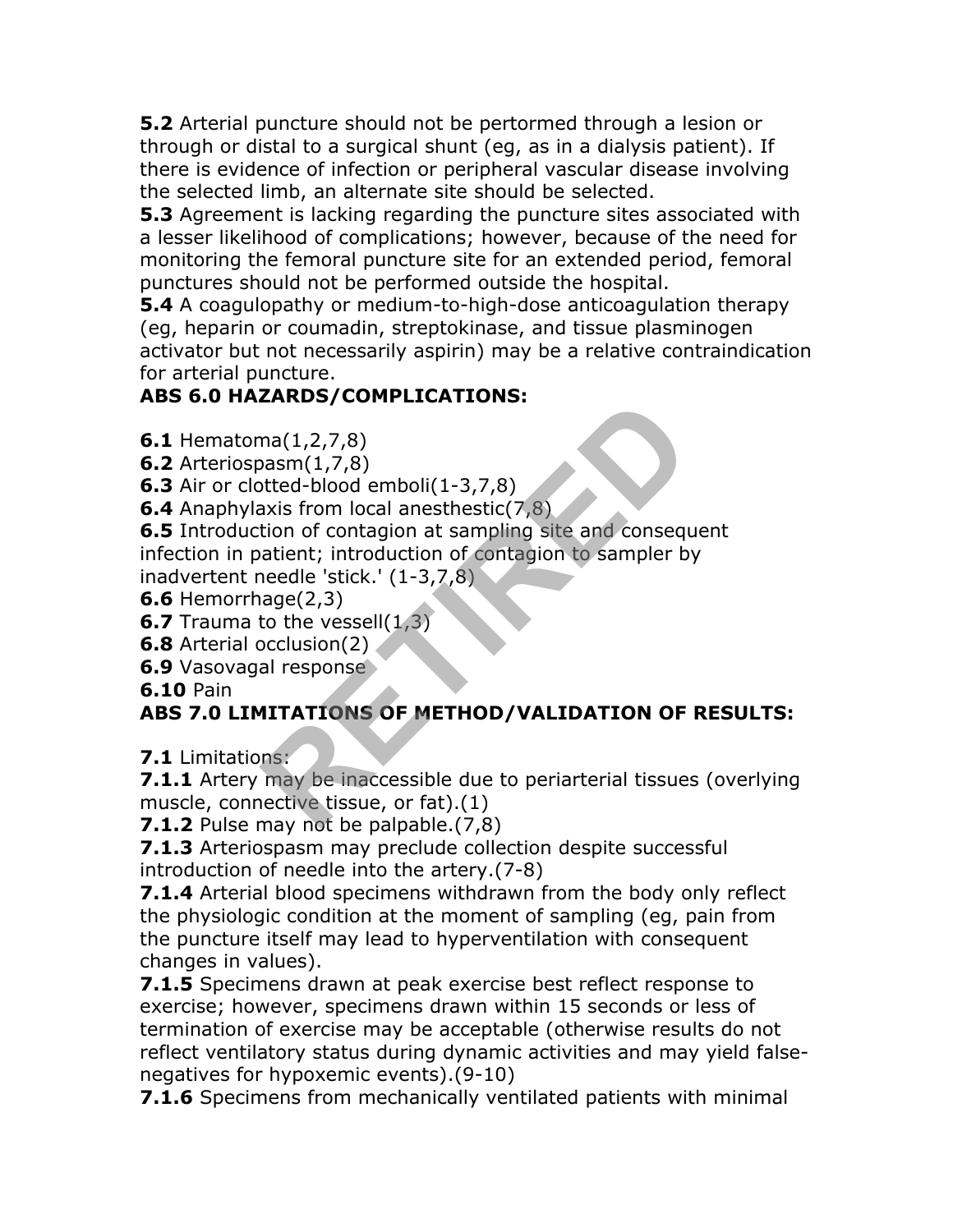pulmonary pathology adequately reflect the effects of oxygen concentration change 10 minutes after the change.(7,8,11) In spontaneously breathing patients, at least 20-30 minutes should elapse following oxygen concentration change (patients with obstructive defects and increased residual volumes may require the full 30 minutes or longer).

**7.1.7** Specimens held at room temperature must be analyzed within 10-15 minutes of drawing; iced samples should be analyzed within 1 hour.' The PaO2 of samples drawn from subjects with elevated white cell counts may decrease very rapidly. Immediate chilling is necessary.(12-13) Some dual-purpose electrolyte/blood gas analyzers stipulate immediate analysis without chilling because of possible elevations in potassium from chilling;(14) however, the accuracy of the blood gas results should not be affected by the chilling.

**7.2** Validation of results:

**7.2.1** Sample must be obtained anaerobically and anticoagulated, with immediate expulsion of air bubbles. Sample should be immediately chilled or analyzed within 10-15 minutes if left at room temperature.(15)

**7.2.2** When a sample is obtained, date, time, patient's body temperature, position, activity level, respiratory rate, sample site, results of Allen test, inspired oxygen concentration(4,6-8) or supplemental oxygen flow, and mode of supported ventilation4 should be documented in the patient' s medical record with the results of blood gas analysis. potassium non chiming, (1+) nowever, the accents is results should not be affected by the chilling<br>in of results:<br>e must be obtained anaerobically and anticoag<br>xpulsion of air bubbles. Sample should be inm<br>alyzed within 10

**7.2.3** Appropriate sample size depends on (1) the anticoagulant used, (2) the requirements of the specific analyzers to be used, and (3) the presence of a need for other assays.

**7.2.3.1** If liquid heparin (sodium or lithium, 1,000 units/mL of blood) is used, excess heparin (all except that filling the dead space of the syringe and needle) should be expelled and a blood sample of 2-4 mL be drawn (liquid heparin dilutes the specimen and changes PCO2 and PO2 in direct relationship to the heparin volume).(16)

**7.2.3.2** If lyophilized heparin is used, the minimum volume drawn depends on the design of the analyzers and the need for other assays. **7.2.3.3** If other assays are required (eg, electrolyte determination), the choice of anticoagulant and the volume of the blood sample should be guided by the analyzer manufacturer's recommendations.

#### **ABS 8.0 ASSESSMENT OF NEED:**

The following findings may assist the clinician in deciding whether arterial blood sampling is indicated:

**8.1** History and physical indicators (eg, positive smoking history, recent onset of difficulty in breathing independent of activity level,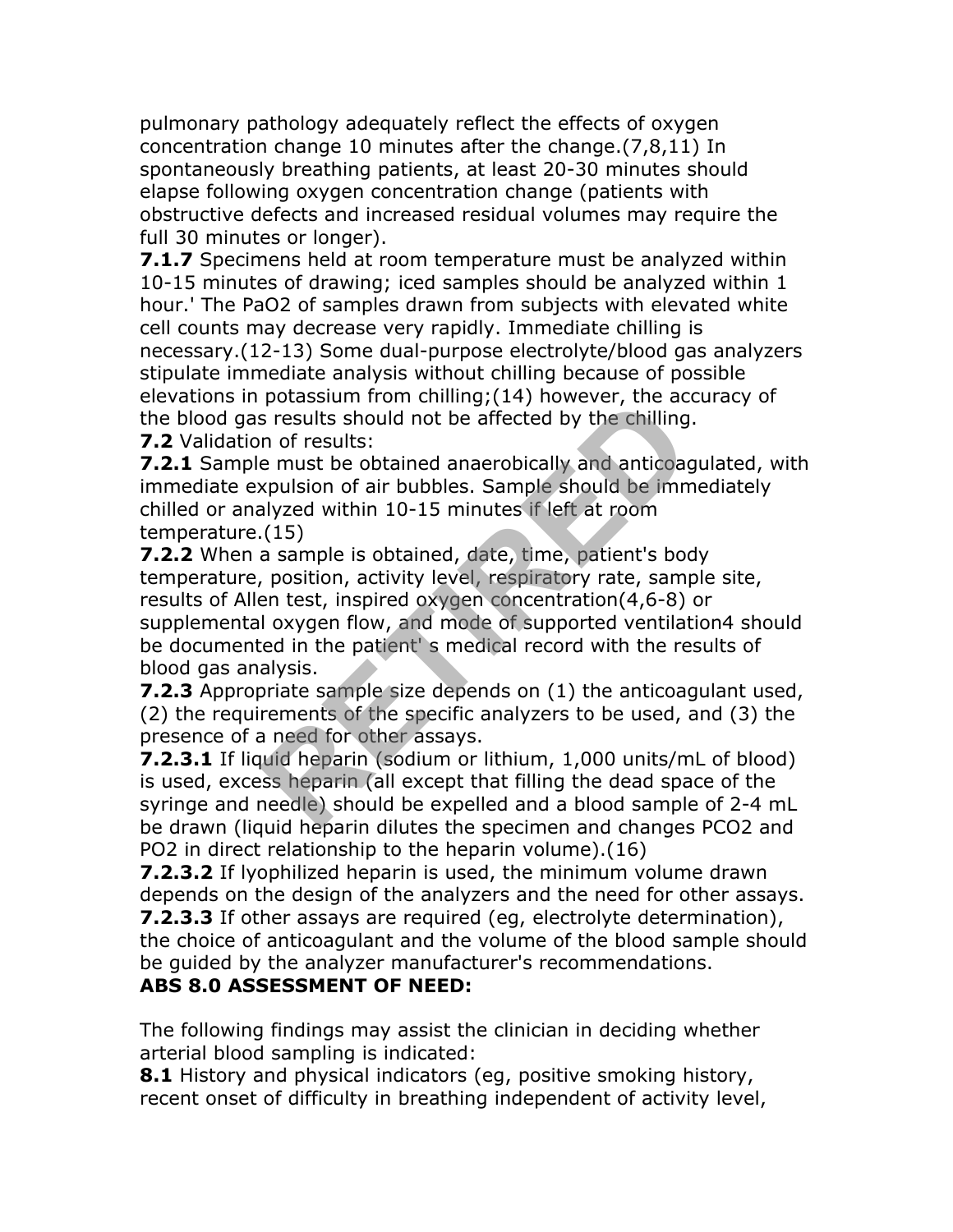trauma)(2)

**8.2** Presence of other abnormal diagnostic tests or indices (ice abnormal pulse oximetry reading, chest x-ray)(2)

**8.3** Initiation of, administration of, or change in therapeutic modalities (eg, initiation, titration or discontinuance of supplemental oxygen or initiatiort of, changes in, or discontinuance of mechanical ventilation)(1,2,4,5)

**8.4** Projected surgical interventions for patients at risks(5,17) **8.5** Projected enrolment in a pulmonary rehabilitation program **ABS 9.0 ASSESSMENT OF TEST QUALITY:**

**9.1** Sampling of arterial blood for any of the indications listed will be useful for patient management only if the sampling procedure is carried out according to an established, proven protocol. The validity of test results can be voided if any of the following occur:(1,6-8) **9.1.1** The sample is contaminated by air, improper anticoagulant or inappropriate anticoagulant concentration, flush solution (if sample is drawn from an indwelling catheter), or venous blood.(1,2,4,6-8) **9.1.2** The sample clots because of improper anticoagulation of the collection device, improper mixing, or exposure to air.(1,2,6) **9.1.3** Analysis is delayed (> 15 minutes for samples held at room temperature or  $> 60$  minutes for samples held at  $4^{\circ}$ C).(2,4,6-8) **ABS 10.0 RESOURCES:** cording to an established, proven protocol. The sampling proced<br>ccording to an established, proven protocol. T<br> **RETIRED** is contaminated by air, improper anticos<br>
an indwelling catheter), or venous blood. (1,2,<sup>2</sup><br>
an ind

**10.1** Recommended equipment:

**10.1.1** Single puncture: Appropriate anticoagulant, sterile glass or plastic (low diffusibility) syringe with needle, patient label,(6) 70% isopropyl alcohol or other suitable antiseptic solution,(1,7,8) gauze squares or similar material, well-fitting latex or vinyl gloves, punctureresistant container, syringe cap, 'cork' and device to remove needle from syringe.

**10.1.1.1** The term cork describes any device designed to allow insertion of the sample needle point after withdrawal from the artery. The purpose of the cork is to reduce exposure time of the sampler to the contaminated needle and remind the sampler not to resheath the needle-thus reducing the potential for inadvertent needle stick. The cork should provide some resistance to insertion and should not allow the needle to completely traverse it. Devices that allow single-hand recapping are preferred.

**10.1.1.2** Local anesthetic is not generally considered necessary for single punctures.

**10.1.2** Indwelling catheter: Sterile glass or plastic (low diffusibility) syringe that has been appropriately anticoagulated, 'waste' syringe,(1,7,8) syringe cap, protective eyewear and outerwear (in the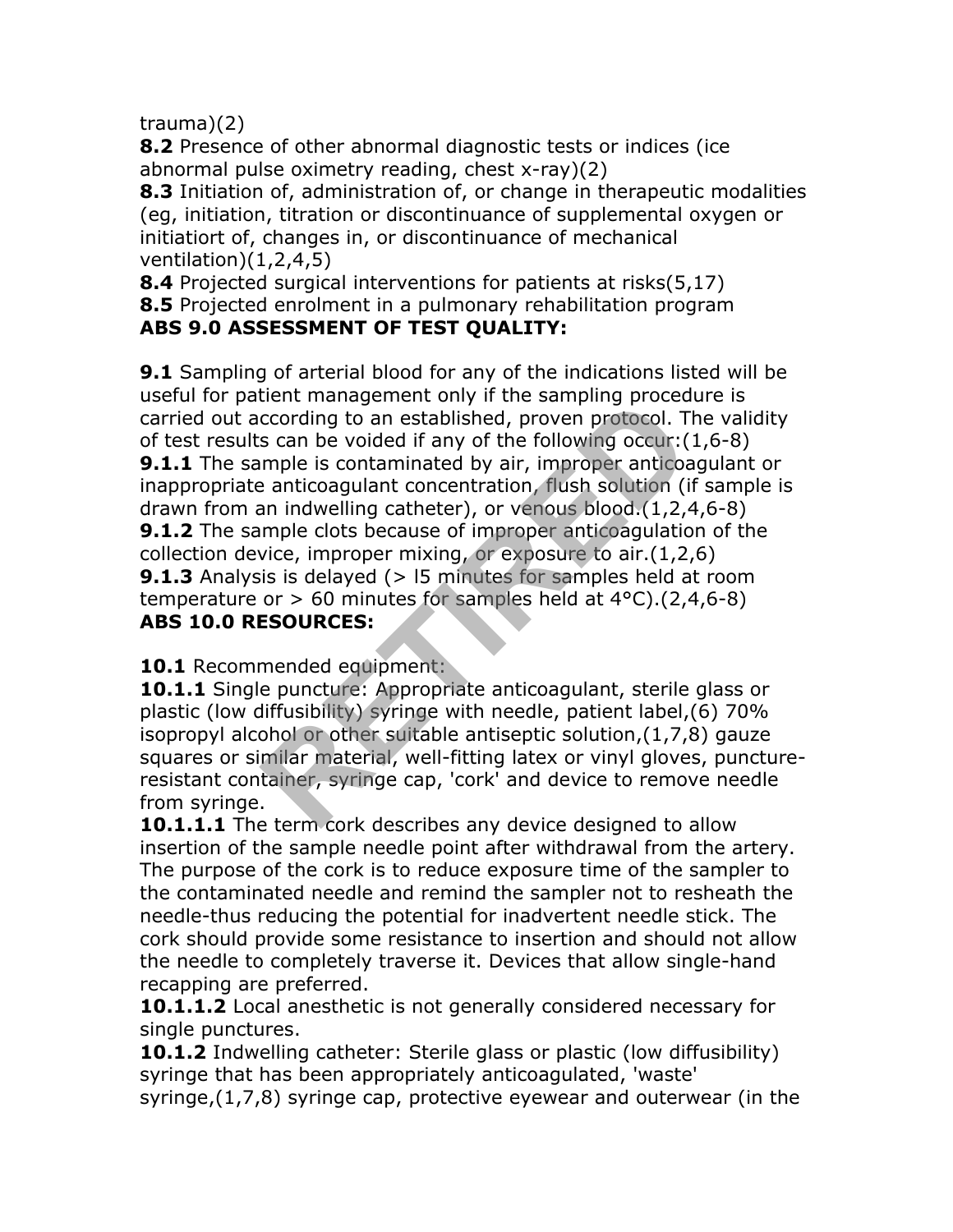anticipation of splashing), well-fitting latex or vinyl gloves, and patient labels(6-8) (local anesthetic is recommended for arterial line insertion) **10.1.3** Container of ice and water (to immerse syringe barrel if specimen will not be analysed within l5 min)

**10.1.4** A detailed institutional protocol incorporating current OSHA (Occupational Health and Safety Administration) and CDC (Centers for Disease Control) guidelines should be in place **10.2** Personnel:

Arterial blood sampling should be performed under the direction of a physician specifically trained in laboratory medicine, pulmonary medicine, anesthesia, or critical care. Two levels of training and experience are recognized for the actual sampling.

In addition, as one aspect of a quality assurance monitoring program, individuals performing arterial puncture should undergo periodic reevaluation relative to Universal Precautions, proper syringe preparation, site determination, puncture technique, sample acquisition, storage and disposal of blood specimens, and postsampling care of puncture site. Individuals who do not meet acceptable indicator thresholds should not continue to perform punctures independently until they have received remedial instruction and been re-evaluated. (Please note that failure to obtain a sample from a single arterial puncture does not indicate failure as long as all other aspects of the indicator are acceptable.) as one aspect of a quality assurance monitorin<br>erforming arterial puncture should undergo pe<br>relative to Universal Precautions, proper syrin<br>site determination, puncture technique, samp<br>storage and disposal of blood specim

**10.2.1 Level I:** Persons designated as Level I should have a high school education plus specific training in sampling arterial blood, oxygen delivery devices and related equipment, recordkeeping, and the associated hazards and sources of specimen and sampler contamination. Additionally, a strong background in mathematics, with one or more years of college courses in the physical and biologic sciences is preferred.(18) Performance of blood sampling should be supervised by a Level-II individual.(18)

**10.2.2 Level II:** The Level-II person is a health care professional trained in patient assessment, acid-base, and oxygenation disorders, and diagnostic and therapeutic alternatives-an associate or higher degree in the sciences or respiratory therapy or subtantial experience in pulmonary function technology is preferred. Two years of college with courses in the biologic sciences and mathematics plus 2 years of training and experience may be substituted for personnel supervising arterial blood sampling. Level-II personnel both sample and supervise Level-I personnel during sampling.(8) A recognized credential (MD, DO, CRTT, RRT, RN, RPFT, CPFT, MT, MLT, RCVT, or equivalent) is strongly recommended.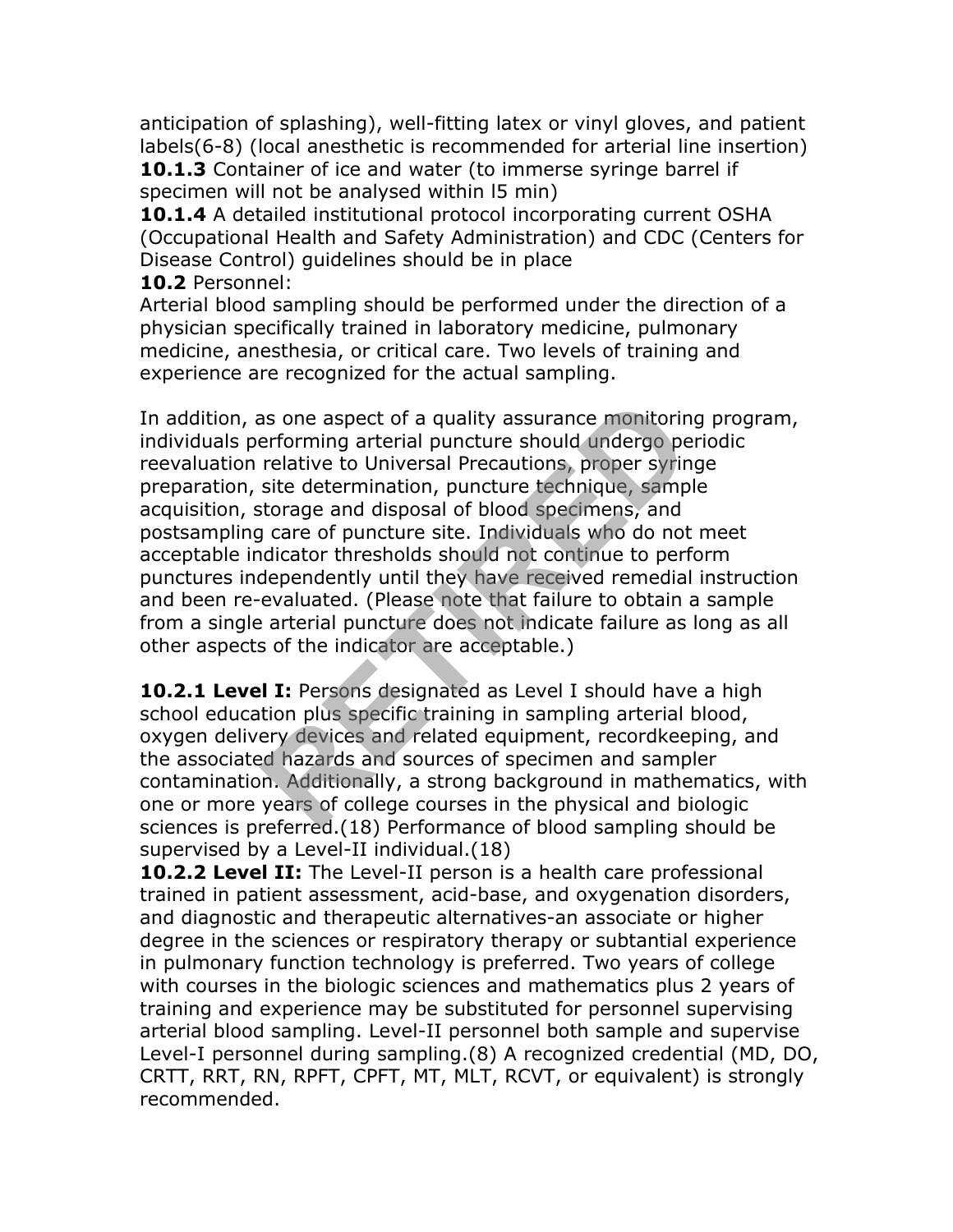#### **ABS 11.0 MONITORING:**

The following should be monitored as part of arterial blood sampling: **11.1** FIO2 (analyzed) or prescribed flowrate(1,2,7,8)

**11.2** Proper application of patient device (eg, mask or cannula)(1,2,7,8)

**11.3** Mode of supported ventilation and relevant ventilator settings(7,8)

**11.4** Pulsatile blood return(1,6,8)

**11.5** Presence or absence of air bubbles or clots in syringe or sample(1,2,6-8)

**11.6** Patient's respiratory rate(7,8)

**11.7** Patient'stemperature(7,8)

**11.8** Position and/or level of activity (if other than resting)

**11.9** Patient's clinical appearance

**11.10** Ease of (or difficulty with) blood sampling(1,7,8)

**11.11** Appearance of puncture site after direct pressure has been applied and before application of pressure dressing for potential hematoma formation(1,6-8) (a detailed protocol for postsampling management should be in place)

#### **ABS 12.0 FREQUENCY:**

The frequency with which sampling is repeated should depend on the clinical status of the patient and the indication for performing the procedure(2,5) and not on an arbitrarily designated time or frequency. **12.1** Repeated puncture of a single site increases the likelihood of hematoma, scarring, or laceration of the artery. Care should be exercised to use alternate sites for patients requiring multiple punctures. scimperature(*x*, *o*)<br>
and/or level of activity (if other than resting)<br>
's clinical appearance<br>
of (or difficulty with) blood sampling (1,7,8)<br>
pefore application of pressure dressing for poto<br>
pefore application of pres

**12.2** An indwelling catheter may be indicated when multiple sampling is anticipated.

# **ABS 13.0 INFECTION CONTROL:**

**13.1** Universal Precautions as published by the Centers for Disease Control(19) and directives issued by the Department of Labor concerning occupational exposure to blood-borne pathogens(20) must be applied in all circumstances involving blood or bloodcontaminated collection devices in the immediate area.

**13.2** Aseptic technique must be employed whenever blood is sampled from an indwelling arterial catheter.(1)

**13.3** Prior to a single puncture, the site should be cleaned.(1,7,8) **13.4** Blood specimens, contaminated needles, and syringes must be disposed of in appropriate containers.

13.5 Needle sticks are the most frequent source of transmission of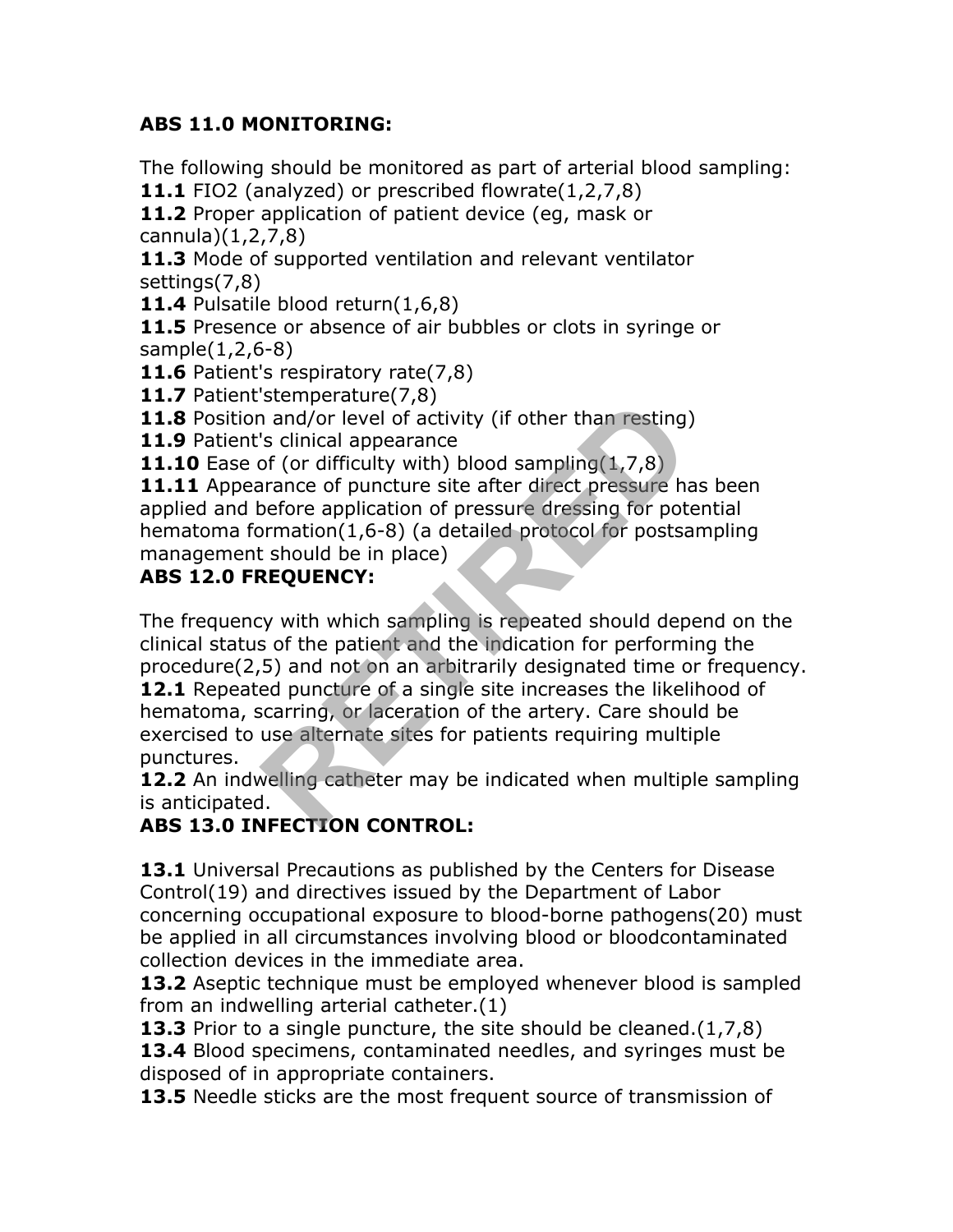blood-borne diseases in health care workers.(19-20)

**13.5.1** Needles used for blood sampling should be resheathed only with a technique that utilizes a one-hand device or by careful insertion into a cork, rubber plug, or similar device that prevents the sharp point from being accessible.

**13.5.2** The needle should removed from the syringe and the syringe capped.

**13.5.3** Gloves provide little protection from needle punctures but should be worn to prevent splashing of blood on sores or other skin breaks.

13.5.4 Specimen sampling devices in which the needle retracts after use are recommended when the design does not interfere with obtaining the sample.

#### *Cardipulmonary Diagnostics Guidelines Committee:*

*Kevin Shrake MA RRT,* Chairman, Springfield IL *Susan Blonshine RPFT RRT,* Lansing Ml *Robert Brown BS RPFT RRT,* Madison WI *Gregg Ruppel MEd RRT,* St Louis MO *Jack Wanger MBA RPFT RRT,* Denver CO *Michael Kochansky CRTT RCPT RPFT,* York PA **Example:**<br> **RETIRED**<br> **RETIRED**<br> **RETIRED**<br> **RETIRED**<br> **RETIRED**<br> **RETIRED**<br> **RETIRED**<br> **RETIRED**<br> **RETIRED**<br> **RETIRED**<br> **RETIRED**<br> **RETIRED**<br> **RETIRED**<br> **RETIRED**<br> **RETIRED**<br> **RETIRED**<br> **RETIRED**<br> **RETIRED**<br> **RETIRED**<br>

#### **REFERENCES**

- 1. Shapiro BA, Harrison RA, Cane RD, Templin R. Clinical application of blood gases, 4th ed. St Louis: Year Book Medical Publishers Inc. 1989.
- 2. Raffin TA. Indications for arterial blood gas analysis. Ann Intern Med 1986;105:390-398.
- 3. Weibley RE, Riggs CD. Evaluation of an improved sampling method for blood gas analysis from indwelling arterial catheters. Crit Care Med 1989; 17(8):803-805.
- 4. Thorson SH, Marini JJ, Pierson DJ, Hudson LD. Variability of arterial blood gas values in stable patients in the ICU. Chest 1983;84(1): 14-18.
- 5. Browning JA, Kaiser DL, Durbin CG. The effect of guidelines on the appropriate use of arterial blood gas analysis in the intensive care unit. Respir Care 1989; 34:269-276.
- 6. Moran RF, Van Kessel A. Blood gas quality assurance. NSCPT Analyzer 1981;11(I): 18-26.
- 7. Bruck E, Eichhorn JH, Ray-Meredith S. Shanahan JK, Slockbower JM. Percutaneous collection of arterial blood for laboratory analysis. National Committee for Clinical Laboratory Standards 1985;H11A;5(3):39-59.
- 8. National Committee for Clinical Laboratory Standards. Procedures for the collection of diagnostic blood specimens by